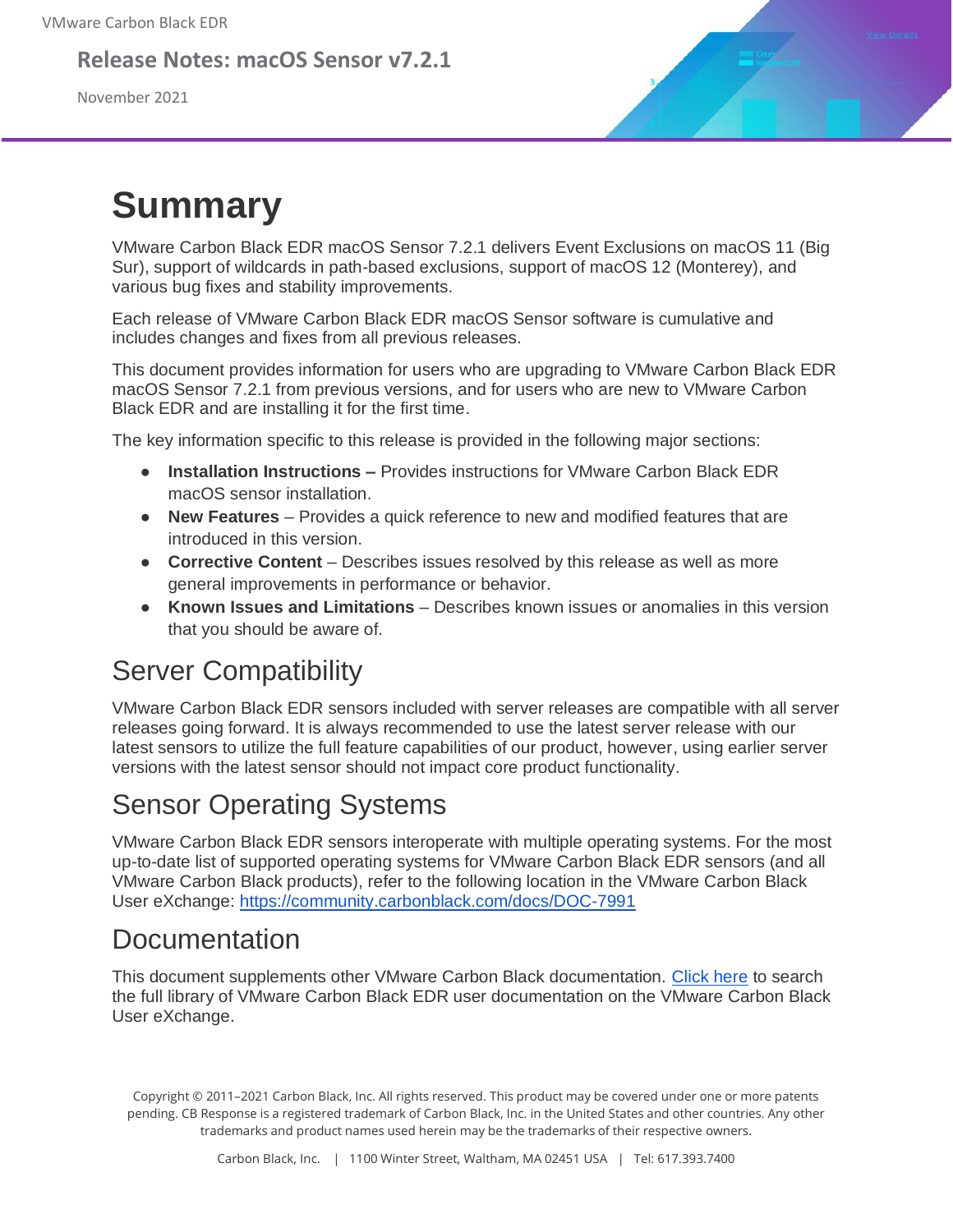#### Technical Support

VMware Carbon Black EDR server and sensor update releases are covered under the Customer Maintenance Agreement. Technical Support is available to assist with any issues that might develop during the installation or upgrade process. Our Professional Services organization is also available to assist to ensure a smooth and efficient upgrade or installation.

**Note:** Before performing an upgrade, VMware Carbon Black recommends reviewing content on the User eXchange for the latest information that supplements the information contained in this document.

### **Installation Instructions**

To install the new sensor, please follow the steps below. For unattended installs using an MDM solution, use the following inputs to create profiles for preventing endpoint user prompts. More information can be found at the UeX post [here.](https://community.carbonblack.com/t5/Endpoint-Detection-and-Response/Carbon-Black-EDR-Granting-macOS-Sensor-Access-on-macOS-11/ta-p/96914)

Plug-in ID: com.carbonblack.es-loader

System Extension Bundle ID: com.carbonblack.es-loader.es-extension

Application Bundle ID: com.carbonblack.CbOsxSensorService

Apple Team ID: 7AGZNQ2S2T

To install the sensors on to your server, run through the following instructions:

- 1. Ensure your VMW CB EDR YUM repo is set appropriately:
	- a. The VMW CB EDR repository file to modify is */etc/yum.repos.d/CarbonBlack.repo*
	- b. Baseurl  $=$ [https://yum.distro.carbonblack.io/enterprise/stable/\\$releasever/\\$basearch/](https://yum.distro.carbonblack.io/enterprise/stable/$releasever/$basearch/)
- 2. On the VMW CB EDR server, clear the YUM cache by running the following command:
	- a. *yum clean all*
- 3. After the YUM cache has been cleared, download the sensor install package by running the following command:
	- a. Run *yum install --downloadonly --downloaddir=<package local download directory> <package>*
		- i. **Note:** The *<package local download directory>* is a directory of your choice
		- *ii.* **Note:** *<package>* is replaced by *cb-osx-sensor*
- 4. Install the new sensor package on the VMW CB EDR server by running the command:
	- a. *rpm -i --force <package>*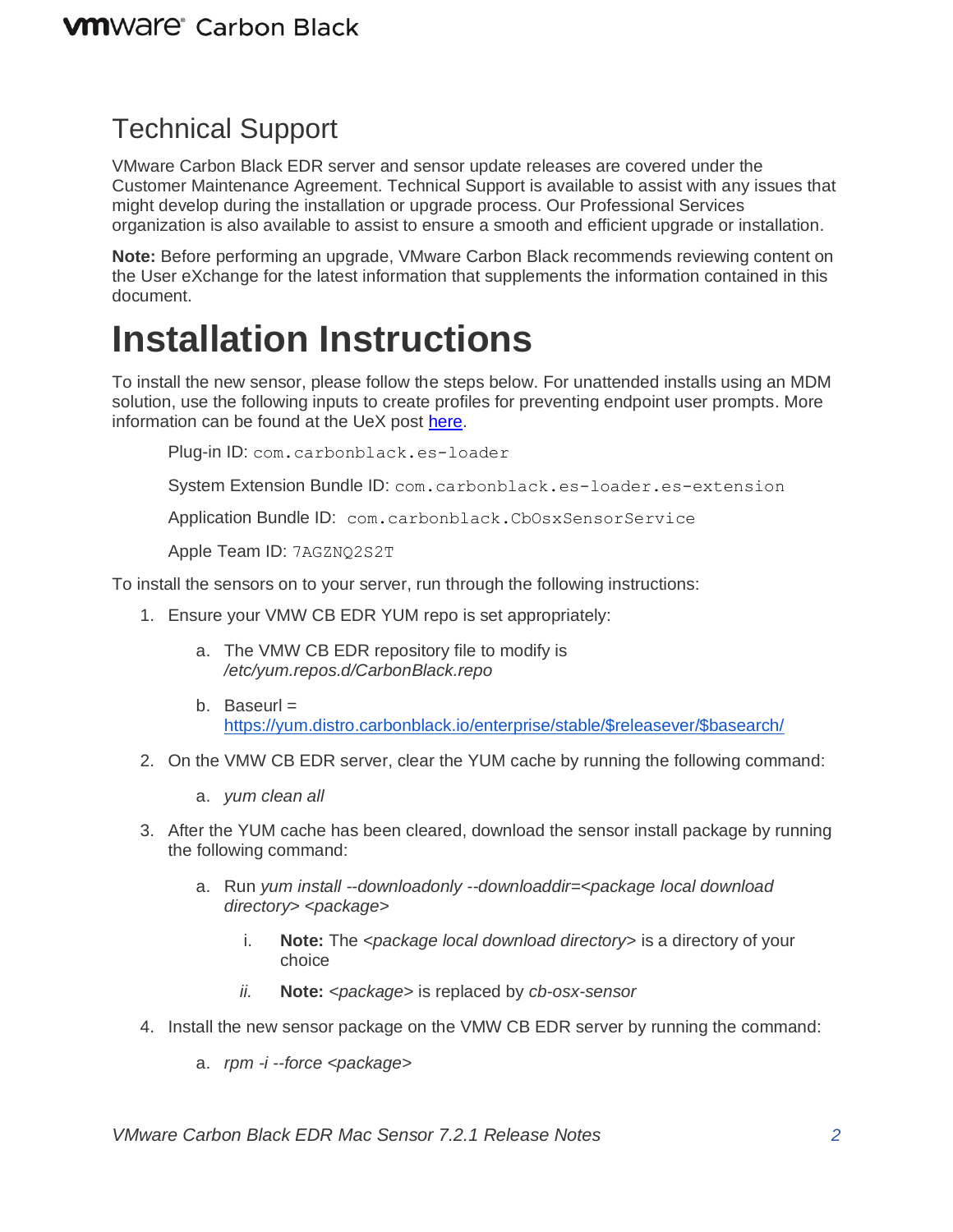- 5. Make the new installation package available in the server console UI by running the command:
	- a. */usr/share/cb/cbcheck sensor-builds --update*
		- *i.* **Note:** If your groups have *Automatic Update* enabled, the sensors in that group will start to automatically update.

Your new sensor versions should now be available via the console. For any issues, please contact VMware Carbon Black Technical Support.

#### **New Features**

- **Event Exclusions** macOS Sensor 7.2.1 introduces configurable event exclusions to macOS 11 (Big Sur) - a feature that existed previously for kernel extension-based versions. This feature provides the capability to filter out specific types of events from sensor collection.
- **Support of Wildcards in Path-Based Event Exclusions** macOS Sensor 7.2.1 introduces the ability to use wildcards (\*) to filter out entire paths from event collection, which is an enhancement to the existing capability to filter out specific, individual paths. Wildcards can be used in the middle or end of a path to filter out all folders and/or files contained within.

# **Corrective Content**

This release provides the following corrective content changes:

- Resolved an issue in which CbDigitalSignatureHelper had high CPU usage. [CB-35141]
- Resolved an issue in which CbOsxSensorService had high CPU usage. [CB-34051]
- Resolved an issue in which installing the sensor on an M1 machine required Rosetta. [CB-36383]
- Resolved an issue in which event counters were not being incremented in sensor\_raw\_events.log. [CB-35528]
- Resolved an issue in which the sensor reports on its own events. [CB-32943]

## **Known Issues and Limitations**

Known issues associated with this version of the sensor are included below:

- There are a limited number of features which are not available in this version, but which are intended for future development outside the kernel. These features include and are limited to: Proxy address reporting.
- Disabling the collection of file modifications within the Event Collection settings of a Sensor Group in the UI does not actually disable the collection of file modifications by the sensor(s) within that group. [CB-37529]
- When content filters are installed and enabled or uninstalled and disabled, existing connections are terminated. This is by design per Apple. [CB-32640]